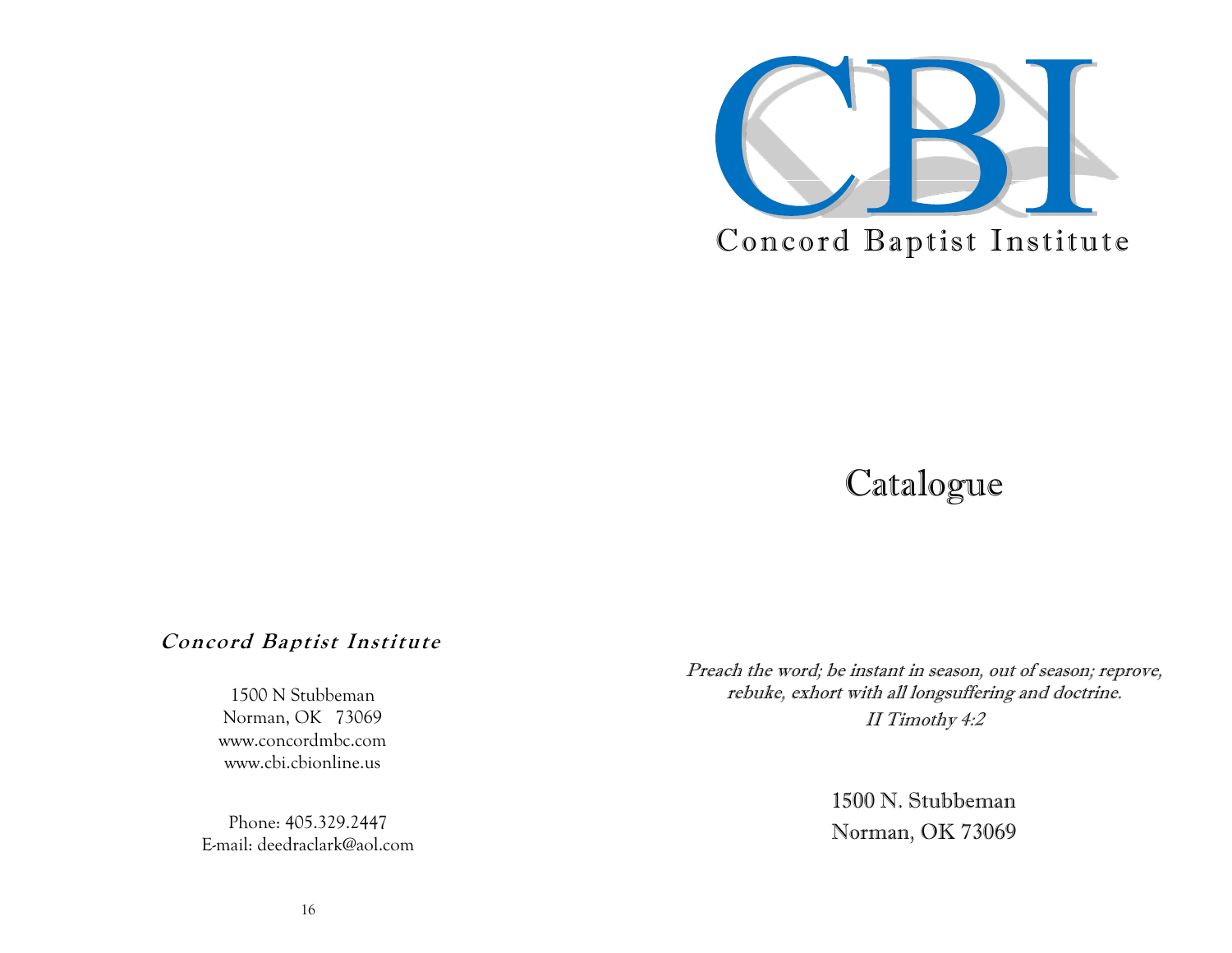# TABLE OF CONTENTS

|                                      |           | subject of this study. The course's aim is to show the background, over-<br>all teaching and practical use of these books.         |
|--------------------------------------|-----------|------------------------------------------------------------------------------------------------------------------------------------|
| <b>President's Message</b>           | 3         | <b>Pneumatology</b> —A study of the personality, work and presence of the<br>Holy Spirit.                                          |
| Purpose                              | 4         | Poetical Books-Job-Song of Solomon are the focus of this course.                                                                   |
| Sponsorship                          | 4         | <b>Revelation</b> —A study of the background on the teachings and prophecies<br>of the Book of Revelation.                         |
| <b>Doctrinal Statement</b>           | $4-6$     | Speech-Study of the science of voice production involving voice quali-                                                             |
| <b>Financial Support</b>             | 7         | ty, controlled breathing, effective resonance and distinct, correct speak-<br>ing. Will include practice drill work.               |
| <b>Students Spiritual Life</b>       | 7         | <b>Systematic Theology</b> —The Bible is held together in a system of doc-                                                         |
| <b>Standard of Conduct</b>           | 7         | trine. This course examines the teachings of the Bible and how they re-<br>late to the believer's life and walk with Jesus Christ. |
| <b>Admission of Students</b>         | 8         | <b>ELECTIVES:</b>                                                                                                                  |
| Enrollment                           | 8         | <b>Genesis</b><br>I & II Samuel                                                                                                    |
| <b>Transfer of Credits</b>           | 8         | <b>Proverbs</b><br>Isaiah                                                                                                          |
| Classification                       | 8         | <b>Matthew</b>                                                                                                                     |
| Days of Operation                    | 8         | Luke<br>John                                                                                                                       |
| Fee/Refunds/Scholarships             | 9         | I & II Corinthians<br><b>Romans</b>                                                                                                |
| <b>Study Programs</b>                | 10        |                                                                                                                                    |
| <b>Curricula Requirements</b>        | $10 - 11$ |                                                                                                                                    |
| <b>Electives</b>                     | 11        |                                                                                                                                    |
| <b>Grading System</b>                | 11        |                                                                                                                                    |
| <b>Absence Policy and Procedures</b> | 12        |                                                                                                                                    |
| <b>Withdrawal Policy</b>             | 12        |                                                                                                                                    |
| <b>Course Descriptions</b>           | 13-15     |                                                                                                                                    |
| <b>List of Electives</b>             | 15        |                                                                                                                                    |

**Pentateuch**—The five books of Moses (Genesis-Deuteronomy) are the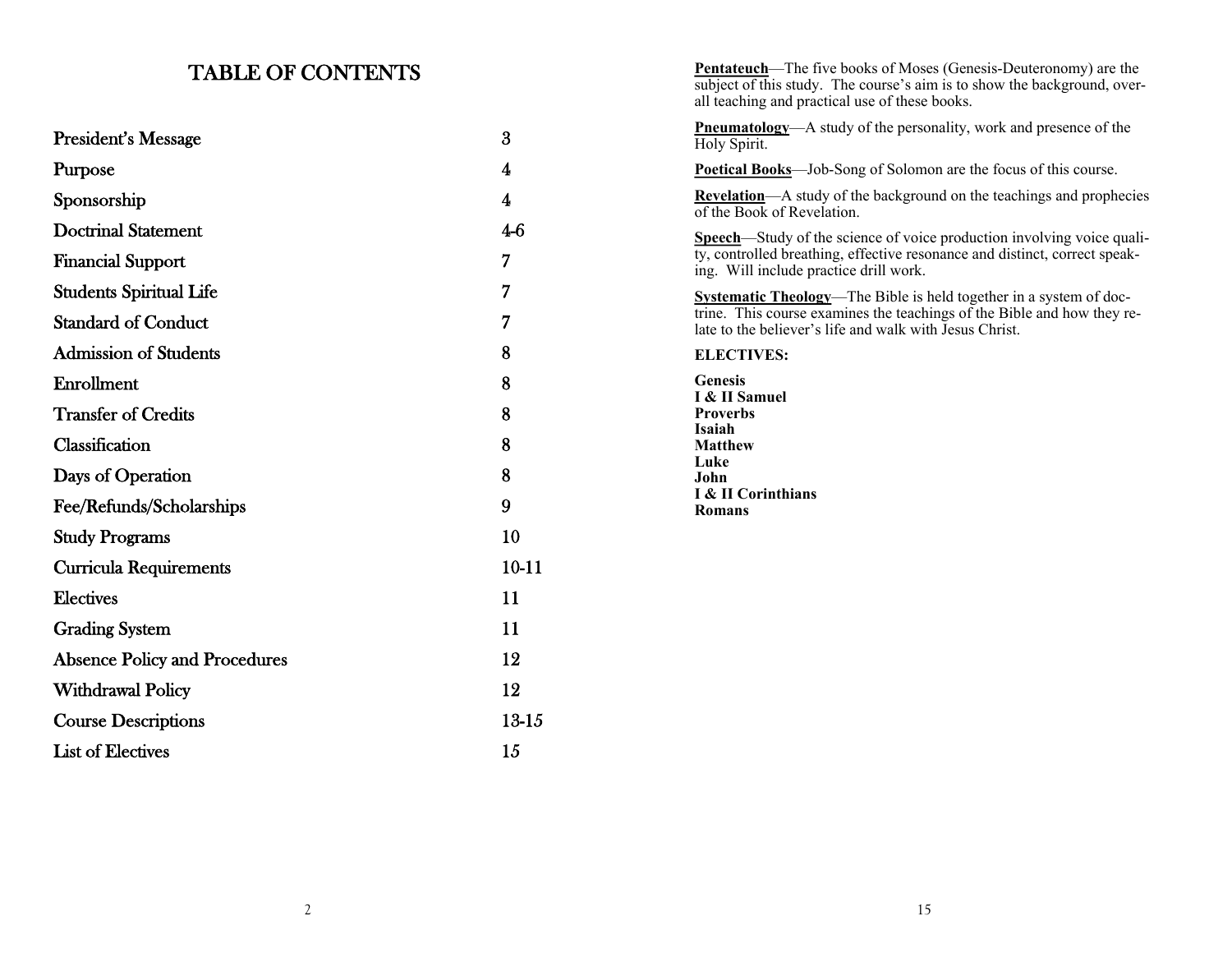**Homiletics**—Teaches the methods of sermonizing. It teaches how to outline a sermon, progressive development and logical arrangements of discourse.

**History and Geography of the Bible**—A survey of the formation and history of the Bible. This course will examine the history of versions and emphasize the history and use of the King James Version. It includes the geography of Bible lands and how it effected the history and culture.

**History of Religion**—A study of ancient religions and their history to the present day.

**Life of Christ**—An introductory study of the Gospels, with emphasis on the life and teaching of Jesus Christ.

**Major Prophets**—Focus on the writings and prophecies of Isaiah, Jeremiah, Lamentations, Ezekiel and Daniel. The class seeks to enable the student to have a deeper understanding into the practical applications of the teachings of each of these books.

**Minor Prophets**—Hosea-Malachi are the focus of this course. The Course will examine each of these prophets, the meanings and application of their writings. It is the objective that the student will learn the practical teachings of these books.

**Missions**—Includes a brief survey of mission history and today's mission fields together with a study of biblical mission principles and patterns. The course include the practical side of missionary practice, problems, church planting and principles of church growth.

**New Testament Survey**—An overview of the NT; its' background, formation, and study of the general teachings of the New Testament.

**Old Testament Survey—An overview of the OT; its' background, for**mation, and study of the general teachings of the Old Testament.

**Pastoral Epistles**—A study of I Timothy—Titus expounding Pastoral teachings of Paul to young preachers.

**Pastoral Life I**—Includes studies in Marriage and Family — covers biblical principles of marriage and family life, discipline of children and ways of strengthening families. Financial Principles — budget planning and administration, tax record keeping, insurance and retirement needs and church financial administration.

**Pastoral Life II**— Includes studies in Logic, Administration — organization, administration and leadership in the church and its' ministries.

**Pastoral Life III**—Includes studies in Counseling - counseling skills are developed through case studies of assorted problems. Conflict Management — avoiding, managing and resolving interpersonal conflicts and peace making between individuals and groups. Students will also be assigned a Mentoring Pastor.

# **President's Message**

**There is no greater opportunity or responsibility than the study of God's Word. Paul instructed Timothy: "Study to show thyself approved unto God, a workman that needeth not to be ashamed, rightly dividing the word of truth." - II Timothy 2:15.**

**We welcome your consideration of Concord Baptist Institute. Begun in the fall of 2004, we are a young seminary with great expectations for our future in Biblical training. We are blessed with a capable and dedicated faculty. We offer courses conducive to a student's busy and hectic life. We keep our vision simple: Concord Baptist Institute exists to help make the Bible priority and practical in the ministry to which God has called you.**

**As you survey this catalog, I invite you to remember and share this simple vision. In the following pages, you will find courses designed to help make this vision a reality in your life and ministry. In the enrollment of these courses, you will find instruction and fellowship designed to help make this vision a reality in your life and ministry.**

**Again, thank you for your consideration of Concord Baptist Institute. Please contact me if I can be of any help in your ministry. Above all else, I pray God's richest blessings upon your ministry for Christ's sake.**

# **R. L. Clark, President**

# **Concord Baptist Institute**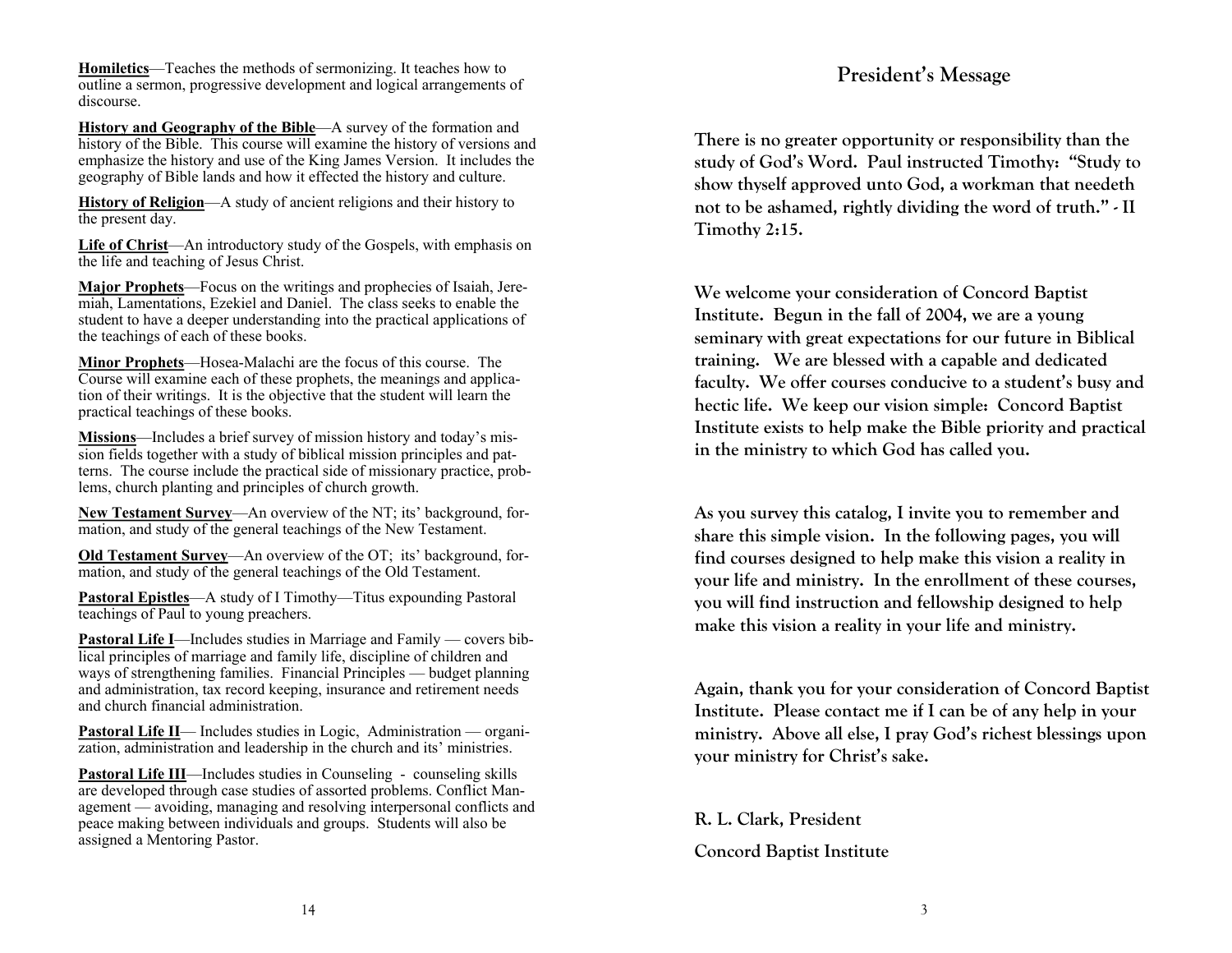# **PURPOSE**

The primary purpose of the Concord Baptist Institute is to train pastors, missionaries, Bible teachers, youth ministers and Christian education leaders in rightly dividing the Word of Truth for service in the churches of the American Baptist Association.

It is the purpose of the school to develop in its students a spiritual devotion in harmony with the Bible doctrines taught. Students are taught and encouraged to engage in practical, biblical, and personal evangelism.

## **SPONSORSHIP**

The institute operates under the direct authority of Concord Baptist Church with the support, cooperation and endorsement of churches throughout the State of Oklahoma. The school is responsible to the church at all times. Membership of students in the sponsoring church is not required, however, students are expected to be active members of a scriptural church.

### **DOCTRINAL STATEMENT**

*The following Doctrinal Statement is set forth in the* **Baptist General Assembly of Oklahoma Minutes** *and is adopted by Concord Baptist Institute as well.* 

We believe in the plenary verbal inspiration and inerrancy of the whole Bible as originally written, and that the Bible is the all-sufficient rule of faith and practice (Psalm 119:160; II Timothy 3:16,17).

We believe in the personal triune God; Father, Son, and Holy Spirit equal in Divine Perfection (Matthew 28:19).

We believe in the Genesis account of Creation (Genesis 1 and 2).

We believe that Satan is a fallen angel, the archenemy of God and man, the unholy god of this world, and that his destiny is the eternal lake of fire (Isaiah 14:12-15; Ezekiel 28:11-19; Matthew 25:41; II Corinthians 4:4; Ephesians 6:10-17; Revelation 20:10)

We believe in the virgin birth and sinless humanity of Jesus Christ (Matthew 1:18-20; II Corinthians 5:21; I Peter 2:22).

We believe in the Deity of Jesus Christ (John 10:30; John 1:1, 14; II Corinthians 5:19).

We believe the Holy Spirit is the divine Administrator for Jesus Christ in His churches (Luke 24:49; John 14:16-17; Acts 1, 4, 5, 8; Acts 2:1-4)

# **COURSE DESCRIPTIONS**

**Acts**—An in-depth study of the book or Acts.

**Bible Customs**—A study of the everyday life in OT and NT times.

**Church Epistles**—Surveys in-depth the writings of the apostle Paul written to churches. Romans—II Thessalonians compose the subject of this study. The student should gain understanding in the books' themes, purposes, and practical applications.

**Church History**—A study of the NT Church, its origin, history, doctrines, and practices; the origin of denominational churches; and a comparison of the doctrine and practices of all "Christian" churches. Includes ABA History

**Church Life**—Examines all aspects of church life—church government, finances, administration, purpose, etc. The student will learn practical points in administration for the ministry and function of the NT church.

**Cults**—A study of the origin, doctrine and practice of the chief cults, with instruction on evangelizing the captives and defending the faith.

**English**—Provides training in English grammar and composition.

**Eschatology**—Designed for the study of the last days. The overall teachings of prophecy relating to the "last days" will be presented and examined. The student will learn various beliefs concerning the "last days" and the practical aspects of the teachings of eschatology.

**Evangelism**—Study of the work and problems of the personal soul winner. It emphasizes the essentiality of individual contact in winning the lost to Christ and is an extensive study of methods of approaching and dealing with different types of people.

**Expository Preaching**—A study of the principles of expository preaching. It applies the principles of the exposition of selected passages from the Bible.

**Galatians/Hebrews**— An in-depth study of the books of Galatians and **Hebrews** 

**General Epistles**—A study of James-Jude expounding the background and teachings of these books.

**Greek I**—An introduction to the Greek of the NT is obtained in this course, including alphabet, inflection, vocabulary and grammar.

**Hermeneutics**—Introduction to the principles of Bible interpretation.

**Historical Books**—An in-depth study of the books of history ( Joshua-Esther).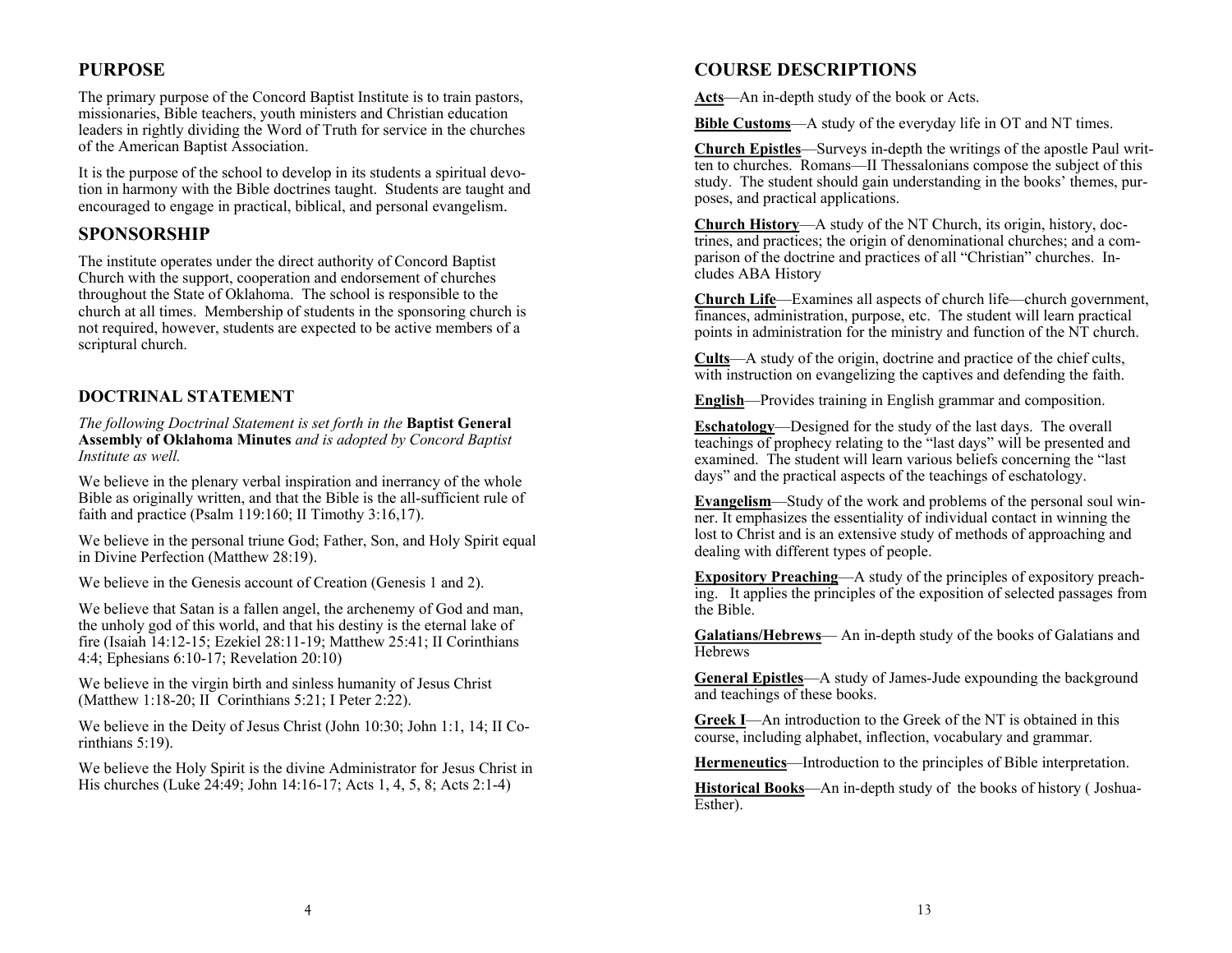# **ABSENCE POLICY AND PROCEDURES**

- 1. Students are encouraged to contact their Instructors and the CBI Secretary by 8:30 am for each day absent.
- 2. CBI will work with the Instructor and will grant excused absences only for sickness or family emergencies but not for routine office visits which could be scheduled outside school hours. Pastors & Associate pastors may be granted excused absences for required pastoral ministry which could not be scheduled after school hours.
- 3. The student's enrollment will be terminated in any course after his third un-excused absence and a grade of "F" will be given.
- 4. Students absent over 5 times from any course can not receive credit for the course even if all absences were excused.
- 5. Students who absent themselves from class on the date of a prescheduled test may, with the Instructor's approval, be allowed to make up the test. The test may be graded down at the Instructor's discretion.
- 6. An absence of 30 minutes or less in reporting to class is to be counted as a tardy. An absence of more than 30 minutes is to be counted as an absence.

### **WITHDRAWAL POLICY**

- 1. Students who desire to change or add a course must do so no later than the end of the third week of the semester.
- 2. Students who desire to withdraw from a course after the third week of a semester, must submit a request in writing. Withdrawal without a written request will be counted as absences and a grade of "F" will be given.

We believe that miraculous spiritual gifts, except faith, hope and love were done away when the Bible was completed (I Corinthians 12-14)

We believe that man was created in the image of God and lived in innocency until he fell by voluntary transgression from his sinless state, the result being that all mankind are sinners (Genesis 1:26; 3:6-24; Romans 5:12,19).

We believe that the suffering and death of Jesus Christ was substitutionary for all mankind, and is efficacious only to those who believe (Isaiah 53:6, Hebrews 2:9; I Peter 2:24; I Peter 3:18; II Peter 3:9; I John 2:2)

We believe in the bodily resurrection and ascension of Christ and the bodily resurrection of His saints (Matthew 28:1-7; Acts 1:9-11; I Corinthians 15:42-58; I Thessalonians 4:13-18).

We believe in the pre-millennial, personal, bodily return of Christ as the crowning event of the Gentile age. This event will include the resurrection of the righteous and the Millennium will be followed by the resurrection of the unrighteous unto eternal punishment in the lake of fire (John 14:1-6; I Thessalonians 4:13-18; II Thessalonians 2:8; Revelation 19; Revelation 20: 4-6, 11-15; Revelation 21:8).

We believe that the depraved alien sinner is saved wholly by grace through faith in Jesus Christ, and the requisites to regeneration are repentance toward God and faith in the Lord Jesus Christ (Luke 13:3; John 3:16, 18; Acts 20:21; Romans 6:23; Ephesians 2:8-9), and that the Holy Spirit convicts sinners, regenerates, seals, secures, and indwells every believer (John 3:6; John 16:8-9; Romans 8:9-11; I Corinthians 6:19 -20; Ephesians 4:30; Titus 3:5).

We believe that all who trust Jesus Christ for salvation are eternally secure in Him and shall not perish ( John 3:36; John 5:24; John 10:27-30; Romans 8:35-39; Hebrews 10:39; I Peter 1:5).

We believe that God deals with believers as His children, that he chastises the disobedient and that He rewards the obedient ( Matthew 16:27; Matthew 25:14-23; John 1:12; Hebrews 12:5-11; II John 8; Revelation 22:12).

We believe that Jesus Christ established His church during His ministry on earth and that it is always a local, visible assembly of scripturally baptized believers in covenant relationship to carry out the Commission of the Lord Jesus Christ, and each church is an independent, selfgoverning body, and no other ecclesiastical body may exercise authority over it. We believe that Jesus Christ gave the Great Commission to the New Testament churches only, and that He promised the perpetuity of His churches (Matthew 4:18-22; Matthew 16:18; Mat5thew 18:15-18; Matthew 28:19-20; Mark 1: 14-20; John 1:35-51; Ephesians 3:21).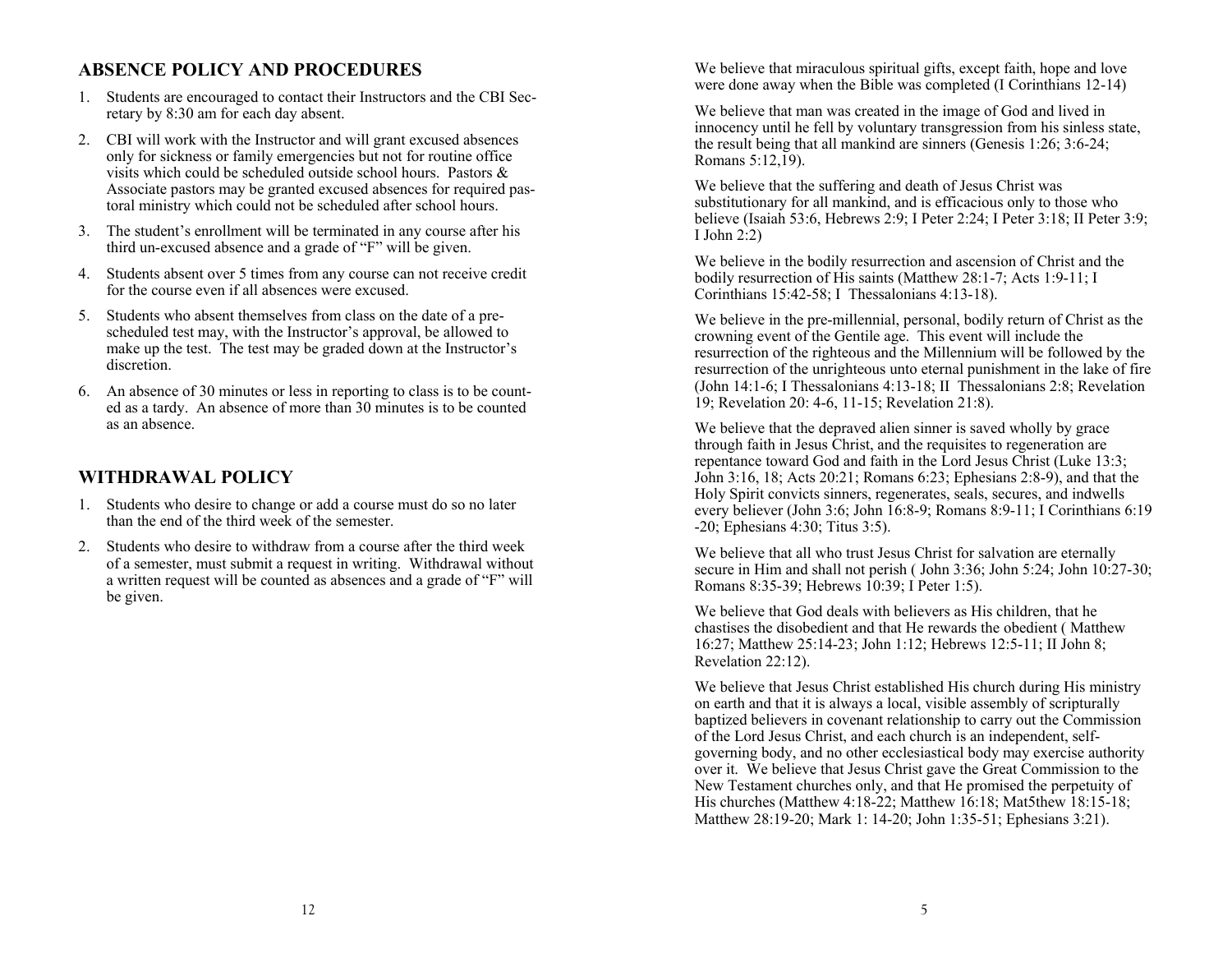We believe that there are two pictorial ordinances in the Lord's churches: Baptism and the Lord's Supper. Scriptural baptism is the immersion of penitent believers in water, administered by the authority of the New Testament church in the name of the Father, Son, and Holy Spirit. The Lord's Supper is a memorial ordinance restricted to the members of the church observing the ordinance ( Matthew 28:19, 20; Acts 8:12, 38; Romans 6:4; I Corinthians 5:11-13; I Corinthians 11; 1, 2, 17-20, 26).

We believe that there are two divinely appointed offices in a church, pastors and deacons, to be filled by men whose qualifications are set forth in Titus and Timothy.

We believe that all associations, fellowships and committees are and properly should be, servants of, and under the control of the church ( Matthew 20:25-28).

We believe in the complete separation of church and state ( Matthew 22:21) and affirm our belief in civil obedience unless the laws and regulations of civil government run contrary to the Holy Scriptures ( Romans 13: 1-7; I Peter 2:13-15).

We believe that the sanctification is the process by which, according to the will of God, we are made partakers of His holiness ( I Thessalonians 4:3; 5:23; II Corinthians 7:1), that it is a progressive work ( Proverbs 4:18; II Peter 1:5-8; Philippians 3:12-16), that it is begun in regeneration ( I John 2:29; Romans 8:5; Philippians 1:9-11), and that it is carried on in the hearts of believers by the presence and power of the Holy Spirit, the Sealer and Comforter, in the continual use of the appointed means especially the Word of God, self-examination, self-denial, watchfulness and prayer ( Philippians 1:12, 13; Ephesians 4:11, 12; I Peter 2:20).

We believe the Bible definition of marriage is the union between a man and a woman (Gen. 2:21-24; Matt. 19:4-6; Mark 10:6-9; 1 Cor. 7:2-4; Eph. 5:22-31).

#### **FOURTH YEAR**

| Pastoral Life III A     | 2hrs | Pastoral Life III B     | 2hrs |
|-------------------------|------|-------------------------|------|
| Pastoral Epistles       | 2hrs | Church Epistles         | 2hrs |
| <b>Historical Books</b> | 2hrs | Acts                    | 2hrs |
| Poetical Books          | 2hrs | <b>General Epistles</b> | 2hrs |
| Systematic Theology     | 2hrs | Systematic Theology     | 2hrs |

### **ELECTIVES**

Greek II and Hebrew I will be offered as Third Year Electives. Greek III and Hebrew II will be offered as Fourth Year Electives. Greek IV and Hebrew III will be offered as Fifth Year Electives.

**Chapel** attendance of 12 days or more is an automatic A and 1 hour credit.

For a list of other Elective Courses offered, see "Course Descriptions".

#### **GRADING SYSTEM**

| $93 - 100$ | A |
|------------|---|
| 85—92      | B |
| 77—84      | C |
| $70 - 76$  | D |
| 69-Below F |   |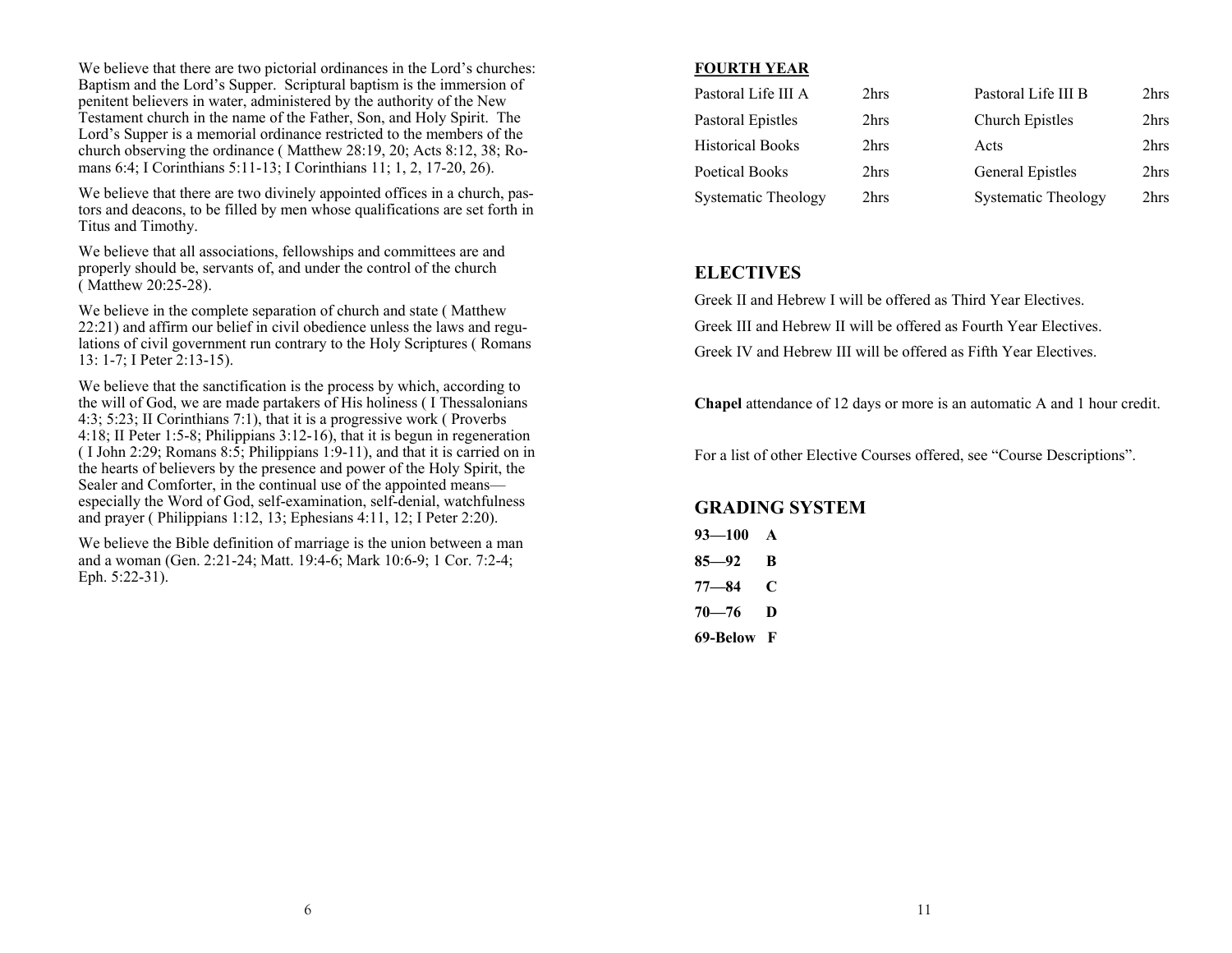# **STUDY PROGRAMS**

**CERTIFICATE OF BIBLICAL STUDIES**—60 credit hours, including 1st and 2nd year core curricula, required for completion.

**DIPLOMA OF THEOLOGICAL STUDIES**—120 credit hours, including 3rd and 4th year core curricula, required for completion.

# **CURRICULA REQUIREMENTS**

#### **FIRST YEAR**

| Speech               | 2hrs | Homiletics          | 2hrs             |
|----------------------|------|---------------------|------------------|
| English A            | 2hrs | English B           | 2hrs             |
| Evangelism           | 2hrs | <b>Missions</b>     | 2hrs             |
| <b>Bible Customs</b> | 2hrs | History & Geography | 2hrs             |
| OT Survey            | 2hrs | NT Survey           | 2hrs             |
|                      |      |                     |                  |
| <b>SECOND YEAR</b>   |      |                     |                  |
| Pastoral Life LA     | 2hrs | Pastoral Life I B   | 2 <sub>hrs</sub> |
| Church Life A        | 2hrs | Church Life B       | 2hrs             |
| Church History A     | 2hrs | Church History B    | 2hrs             |
| Life of Christ       | 2hrs | Hermeneutics        | 2hrs             |

#### Pneumatology 2hrs Expository Preaching 2hrs Greek I A 2hrs Greek I B 2hrs 2hrs

#### **THIRD YEAR**

| Pastoral Life II A  | 2hrs | Pastoral Life II B | 2hrs |
|---------------------|------|--------------------|------|
| History of Religion | 2hrs | Cults              | 2hrs |
| Pentateuch          | 2hrs | Galatians/Hebrews  | 2hrs |
| Eschatology         | 2hrs | Revelation         | 2hrs |
| Major Prophets      | 2hrs | Minor Prophets     | 2hrs |

#### **FINANCIAL SUPPORT**

A host of faithful churches and individual Christians who recognize the need for providing the best possible training for pastors, missionaries and Christian workers support the school in several ways:

- 1. Regular Offerings: Churches which include the school in their monthly budgets comprise the major support for operation. These offerings go toward daily operation costs and staff expenses.
- 2. Designated Offerings: Special offerings for student aid, library books and other projects are fully honored and greatly appreciated.
- All offerings can be sent to CBI, 1500 Stubbeman, Norman, OK 73069

#### **STUDENT'S SPIRITUAL LIFE**

To bring balance to the program of academic studies, the development of the spiritual life of the individual is of the utmost importance. The school seeks to encourage students in developing a rich devotional life through personal and family Bible reading and meditation, prayer and personal witnessing. To reinforce personal and family devotional activities, students are expected to participate in the regular schedule of worship services and ministries of their church. Students are also encouraged to attend regular revival meetings, local and state associations and such Bible conferences and retreat that are scheduled so as not to interfere with regular classes.

### **STANDARD OF CONDUCT**

I Corinthians 10:31, Colossians 3:17, Matthew 5:48 and II Timothy 2:15 are expressions of the standard of conduct which all ought to continually strive towards. The aim of seeking God's approval and the responsibility of protecting the Christian testimony of one's self and of others must become a rule of student life. Anyone conducting himself unworthily or unbecoming as a Christian may be asked to withdraw from school.